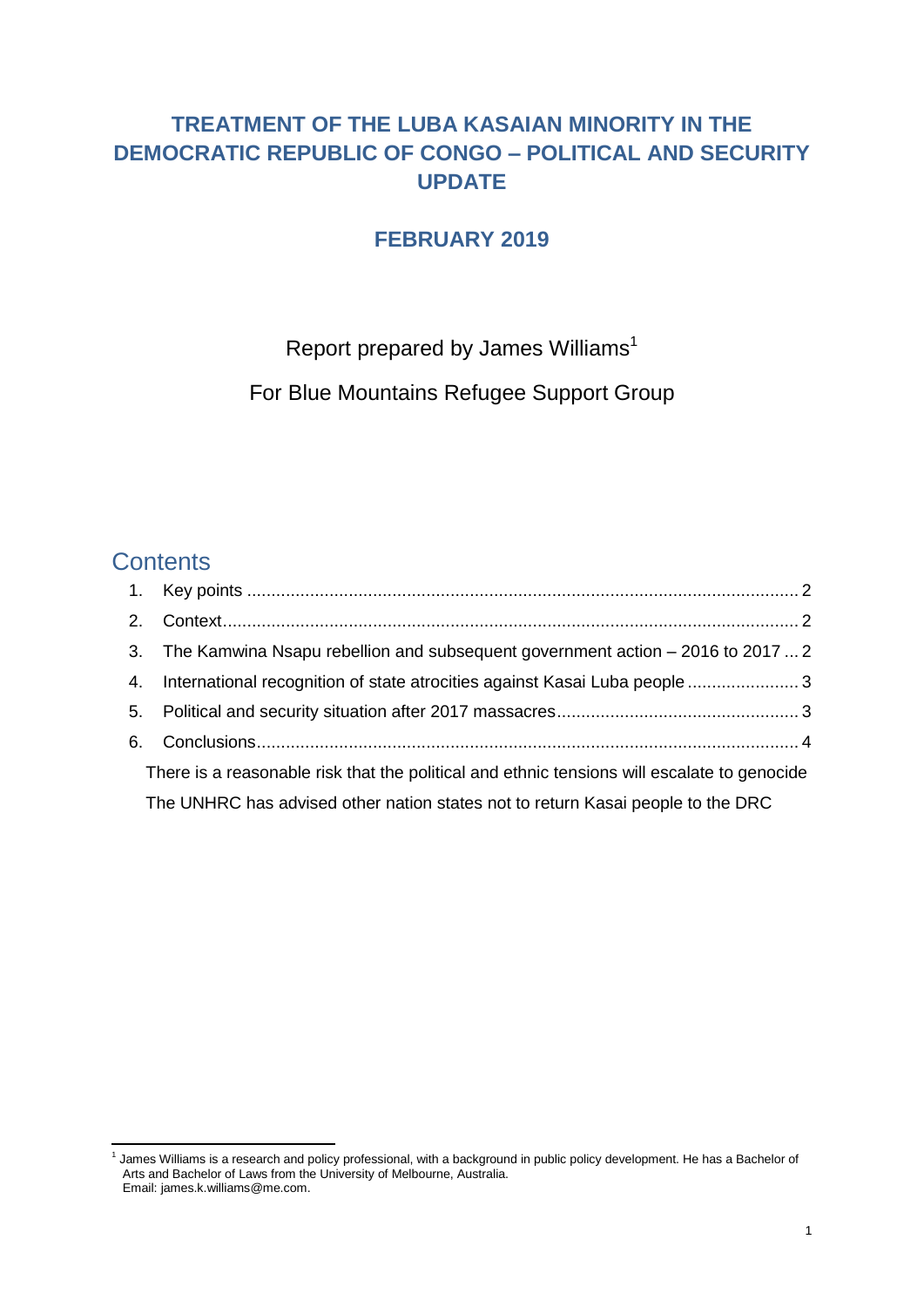## <span id="page-1-0"></span>**1. Key points**

- Ethnic Luba Kasaian people in the DRC are experiencing ongoing violence perpetrated by government security forces and extremely high levels of displacement in the region.
- The UNHRC is advising national governments **not to return ethnic Luba Kasaian to the Democratic Republic of the Congo (DRC)**.

## <span id="page-1-1"></span>**2. Context**

The Luba people are an ethnic group indigenous to the south-central region of the DRC. The majority of Luba people originated from the Kasai region, including the province of what is now known as the Kasai-Orient. However, due to economic opportunities linked to the increased mining of natural resources from the 1960s onwards, many Luba people internally migrated to the Katanga province in the south-east of the DRC.

# <span id="page-1-2"></span>**3. The Kamwina Nsapu rebellion and subsequent government action – 2016 to 2017**

In June 2016, after the DRC national government failed to endorse Kamwina Nsapu<sup>2</sup> as the tribal chief of the Luba people, a Kamwina Nsapu sponsored militia instigated a violent rebellion against the national government. The rebellion had a political genesis, given that Kamwina Nsapu had supported the opposition in the previous presidential election. However, the majority of the militia are ethnically Luba, and subsequent government action has targeted Luba people across the DRC, most notably in Kasai and the Katanga province where the Luba people had generated resentment due to their economic success in the mining sector.

The Kamwina Nsapu rebellion is ongoing, and the militia has reportedly used violent methods against security forces, including using child soldiers and beating and killing people aligned with the national government. UNICEF has reported that around 2,261 children have been used as fighters in militias. $3$  The militia has selectively killed non-Luba people.<sup>4</sup>

The military response has used excessive violence resulting in torture, mass killings and internal and external displacement. Subsequent government action by DRC security forces against the Luba militia and Luba people has been criticised by the United Nations Security Council, the United Nations Human Rights Commission (UNHRC) and UNICEF.

In January 2018, MONUSCO, the United Nations Organisation Stabilization Mission in the DRC, estimated that government security forces had carried out 1,176 extrajudicial killings against protesters and anti-government activists in 2017, and that most of these killings occurred in areas affected by the Kamwina Nsapu rebellion<sup>5</sup> - that is, ethnic Luba people.

**.** 

Kamwina Nsapu is the tribal name of Jean-Pierre Mpandi.

<sup>3</sup> <https://reliefweb.int/topics/humanitarian-crisis-kasai-region-dr-congocrise-humanitaire-dans-la-r-gion-des-kasa>

<sup>&</sup>lt;sup>4</sup> <https://www.voanews.com/a/all-sides-guilty-of-war-crimes-in-drc-kasai-un-says/4465092.html><br>5 https://www.thoguardian.com/world/2018/jop/25/eagge\_atate\_agents\_murdered\_bundrede.in\_2

<https://www.theguardian.com/world/2018/jan/25/congo-state-agents-murdered-hundreds-in-2017-says-un-report>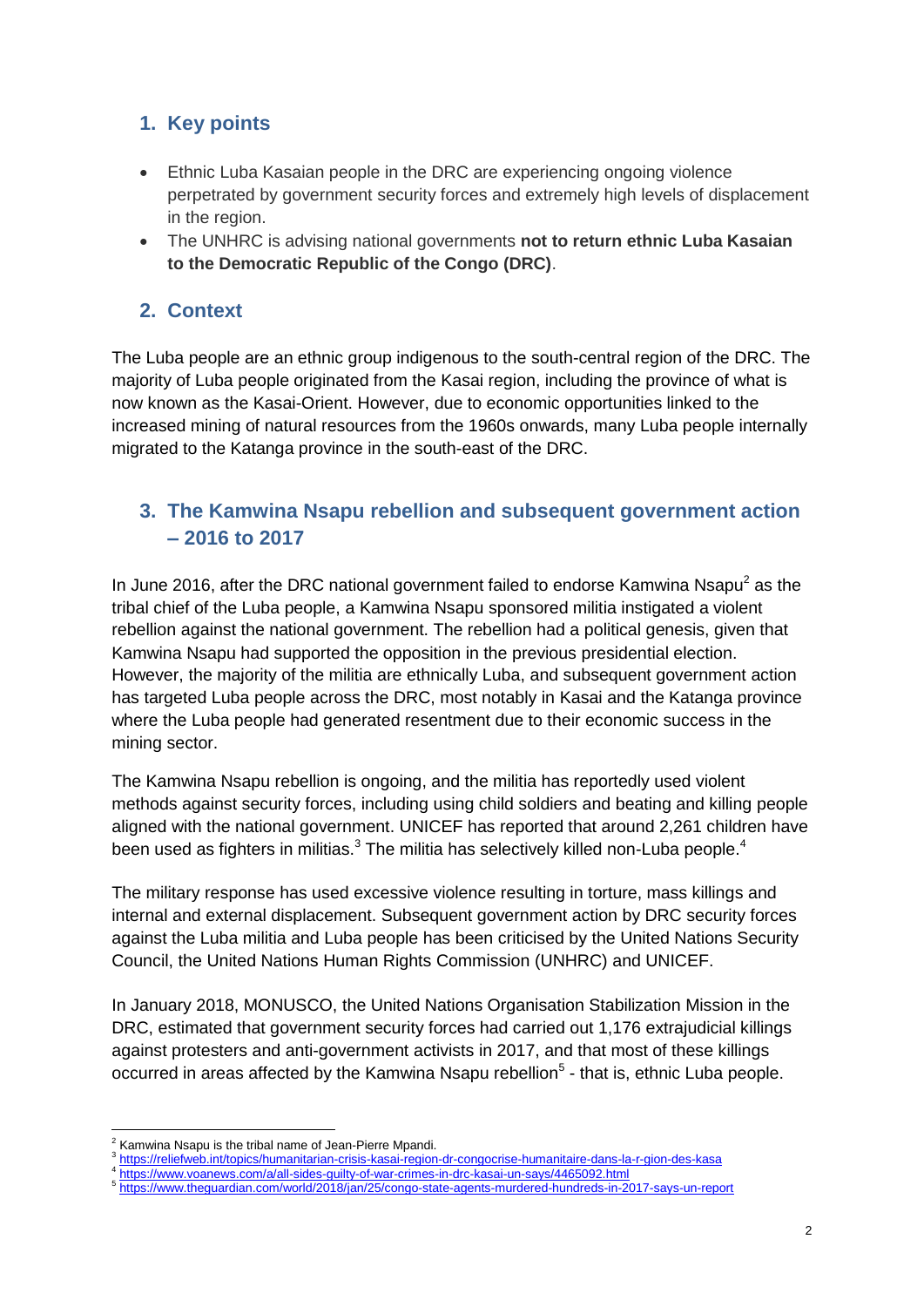In 2018, Minorityrights.org reported that by July 2017, UNICEF was warning that Kasai region was witnessing one of the 'world's worst displacement crises' for children, who represented 850,000 of the more than 1.4 million displaced persons. By October 2017, around 762,000 people remained displaced. UNICEF noted that, while the national government had stabilised much of the area by the end of 2017, 'optimism was limited by the fact that returnees often found their homes in ruins and faced little if any infrastructure to support their efforts to resume their livelihoods.<sup>'6</sup>

## <span id="page-2-0"></span>**4. International recognition of state atrocities against Kasai Luba people**

A United Nations investigation in July 2018, found that 'atrocities include murders, mutilations, rapes and other forms of sexual violence. It is our view that some of the acts of aggression committed by the FARDC [Armed Forces of the Democratic Republic of Congo] and these other groups constitute crimes against humanity and war crimes.'<sup>7</sup> Belgium, France, the United Kingdom, the United States and Canada have also condemned the killing of protesters by national security forces.<sup>8</sup>

The United Nations Security Council has recognised the atrocities. In February 2017, the President of the Security Council issues a press release that stated:

'The members of the Security Council strongly condemned the violence witnessed in the Kasaï region over recent months. They expressed grave concern at the recent reports of serious violations of international humanitarian law committed by local militia in that region, including unlawful recruitment and use of child soldiers, and of killings of civilians by members of the security forces of the Democratic Republic of the Congo, all of which might constitute war crimes under international law.'<sup>9</sup>

# <span id="page-2-1"></span>**5. Political and security situation after 2017 massacres**

The key ongoing issues facing Luba Kasaians (whether they are residing in Kasai, Katanga or other parts of the DRC) is ongoing violence perpetrated by government security forces and extremely high levels of displacement in the region.

As at January 2018, Angola hosted more than 27,000 asylum seekers and more than 800,000 people continue to be internally displaced in the wider Kasai region, despite significant returns.<sup>10</sup>

By early 2018, the national government had retaken most of the areas in Kasai and Katanga regions previously held by the militia.<sup>11</sup> However, while Luba people have been returning 'government forces continue to meet resistance from armed militias, and fighting continues

<sup>1</sup> 6 <https://minorityrights.org/minorities/kasaians-of-luba-origin/>

<sup>7</sup> <https://www.voanews.com/a/all-sides-guilty-of-war-crimes-in-drc-kasai-un-says/4465092.html>

<sup>8</sup> <https://www.theguardian.com/world/2018/jan/25/congo-state-agents-murdered-hundreds-in-2017-says-un-report> 9

<sup>&</sup>lt;sup>9</sup><https://reliefweb.int/report/democratic-republic-congo/security-council-press-statement-situation-democratic-republic-2>

<sup>10</sup> <https://reliefweb.int/topics/humanitarian-crisis-kasai-region-dr-congocrise-humanitaire-dans-la-r-gion-des-kasa>

<sup>11</sup> <https://www.voanews.com/a/democratic-republic-of-congo-kasai-crisis/4282770.html>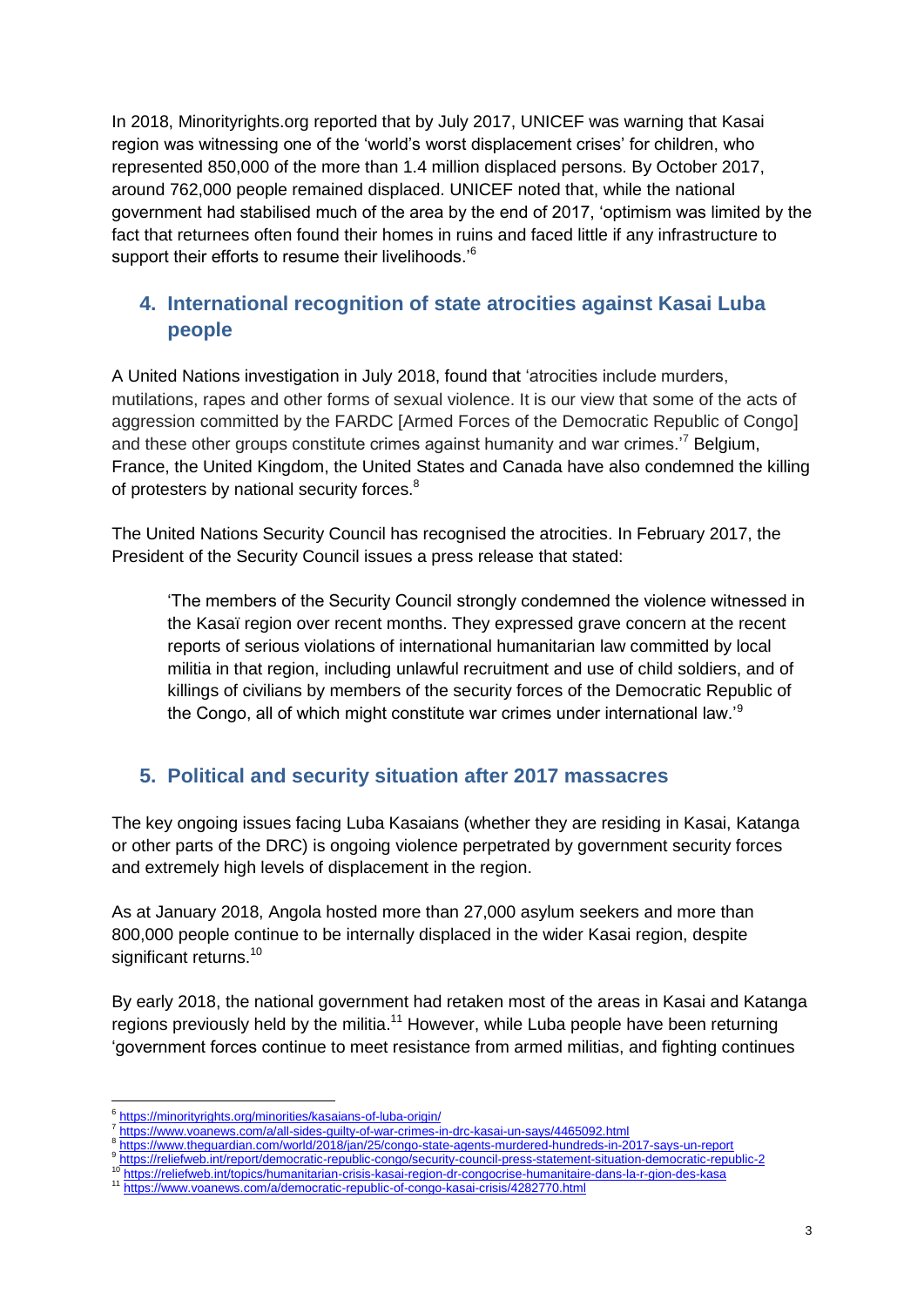to occur. For example, in February 2018, ethnic and political tension and violence led to the displacement of 11,000 Luba people in the Mweka territory of the Kasai region.<sup>12</sup>

By February 2018, it was clear that Luba people returning to the Kasai and Katanga regions of the DRC were at risk of further violence:

'The conflict in Kasai region also led to 35,000 people crossing the border and becoming refugees in Angola. Some have tried to return, and in February 2018 UNHCR reported that over 500 had been forced back by the Angolan authorities. Returnees have often found their homes in ruins or have not been able to go back to their areas of origin due to continued tensions; returning refugees risk ending up as internally displaced. Meanwhile, UNHCR and other agencies struggle to get the funding needed for a major reconstruction programme.<sup>13</sup>

In March 2018, the UNHRC stated that it is taking the situation very seriously. While noting that government forces had regained control of large areas of the Kasai region, the agency 'says sporadic fighting between the armed forces and militia groups continues, as ethnic tension grows and more people flee.<sup>14</sup>

By August 2018, the United Nations estimated that overall around 5,000 people had been killed during the fighting, though the violence has not been categorised as genocide, given there is not sufficient evidence to link individual acts of violence or massacres 'to the focused intent to eliminate an entire ethnic group.'<sup>15</sup>

### <span id="page-3-0"></span>**6. Conclusions**

The underpinning political and ethnic tensions in the Kasai and Katanga regions have not been resolved, and the current security situation remains dangerous, with a high risk of escalated tensions.

There are presently two areas of concern have been raised by the United Nations:

#### <span id="page-3-1"></span> **There is a reasonable risk that the political and ethnic tensions will escalate to genocide**

Bacre Waly Ndiaye, the leader of the United Nations team investigating violence in Kasai, has identified horrific acts of violence against the Luba Kasaian people, but has emphasised that the violence – while systemic and widespread – does not yet constitute genocide, which must include a proven intent to eradicate an entire ethnic, national, racial or religious group.<sup>16</sup>

However, in August 2018, VOA News reported that the United Nations special rapporteur on torture worldwide, Nils Melzer, indicated that conditions in the DRC were fast approaching those that lead to genocide:

**.** 

<sup>&</sup>lt;sup>12</sup> <https://minorityrights.org/minorities/kasaians-of-luba-origin/>

<sup>13</sup> <https://minorityrights.org/minorities/kasaians-of-luba-origin/>

<https://www.voanews.com/a/democratic-republic-of-congo-kasai-crisis/4282770.html>

<sup>15</sup> <https://www.voanews.com/a/un-investigator-atrocities-in-drc-fall-short-of-genocide/4512694.html>

<sup>16</sup> <https://www.voanews.com/a/un-investigator-atrocities-in-drc-fall-short-of-genocide/4512694.html>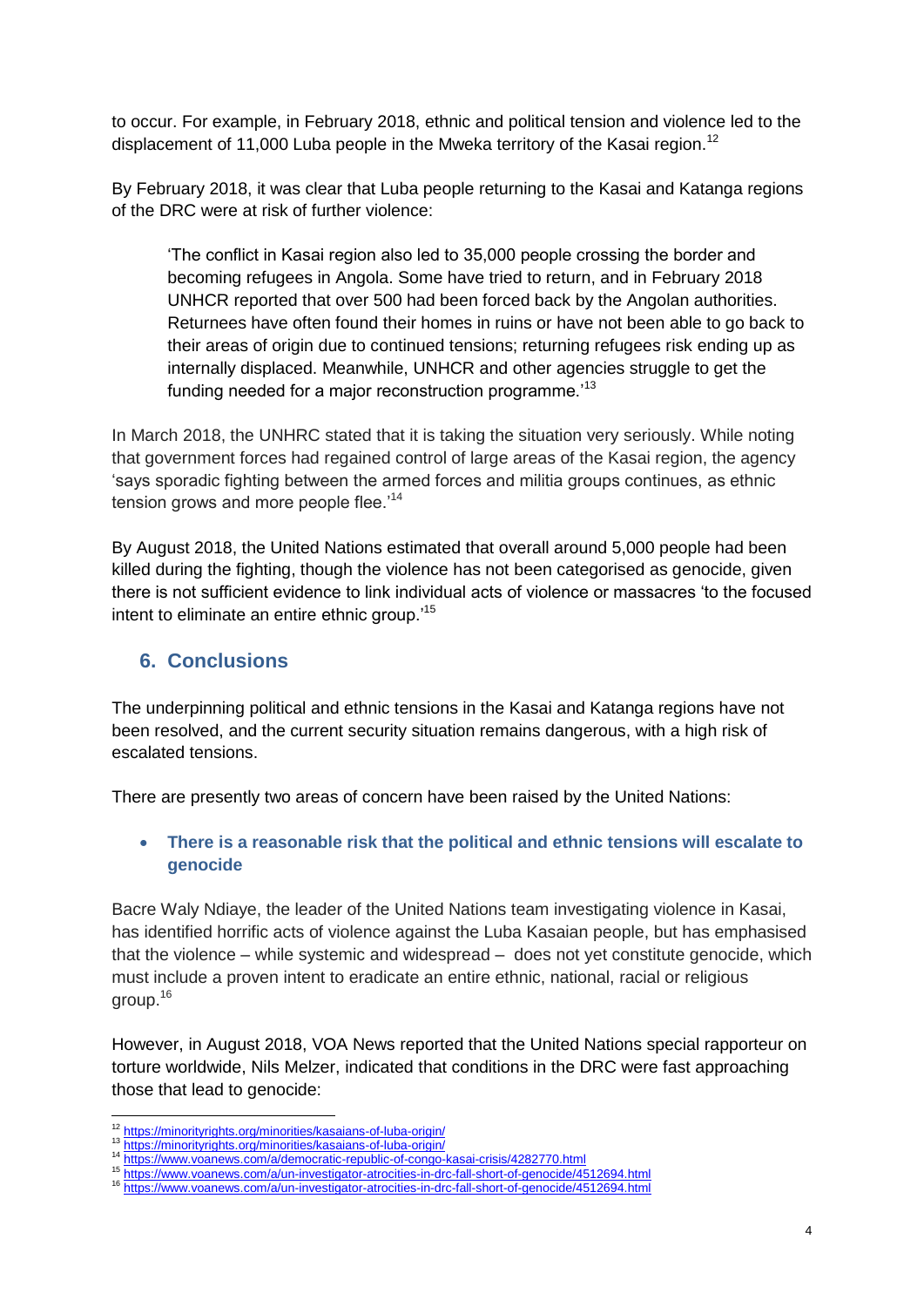'My greatest concern, however, is that what we are witnessing today may be only the prelude of what is still to come. In my view, Kasai already today bears the signature of Rwanda and Bosnia in the early 1990s.'<sup>17</sup>

#### <span id="page-4-0"></span> **The UNHRC has advised other nation states not to return Kasai people to the DRC**

The UNHCR released a statement in March 2018 that it remains deeply concerned at the situation in the Kasai region of the DRC, where continuing instability poses a grave risk to civilian safety, including for several hundred refugees recently returned there from Angola.<sup>18</sup>

Critically, the UNHRC has advised Angola not to return Kasai people to the DRC:

'Among Congolese refugees in Angola, many say they are unwilling to return to their areas of origin at present, because of the fragile situation. UNHCR also believes that returns are not yet possible in a safe, dignified and sustainable manner, since peace and security are lacking.

UNHCR was therefore deeply concerned to learn a few days ago of the forced return of some 530 Congolese from Angola to the DRC between 25 and 27 February. Among them, 52 were registered refugees living in Dundo town close to the DRC border, and about 480 were unregistered refugees staying at the Cacanda reception centre in Dundo. The returns were carried out despite UNHCR's requests to the Angolan authorities to undertake joint screening of the unregistered group.

UNHCR urges the Angolan authorities to refrain from further forcible returns of Congolese to their country. Should conditions change, UNHCR stands ready to assist the authorities in DRC and Angola in voluntary repatriation discussions' [my emphasis].<sup>19</sup>

In July 2018, the UNHRC released a statement detailing that the risks noted above have not improved, and that:

'The human rights situation remains of great concern across the country. The United Nations Joint Human Rights Office has documented an increased number of violations: 2,858 from January to May this year, as compared to 2,332 during the same period in 2017 – and the real scale of violations is certainly even greater.

The security situation continues to deteriorate in several regions across the country, with dramatic impact on civilians.

The situation in the Kasai regions is also deeply preoccupying, with severe abuses against civilians by armed groups, and multiple human rights violations committed by Congolese defence and security forces in their response to the activities of these

<sup>1</sup> <sup>17</sup> [https://www.reuters.com/article/us-congo-violence-un/conflict-in-congos-kasai-could-be-prelude-to-genocide-u-n-expert](https://www.reuters.com/article/us-congo-violence-un/conflict-in-congos-kasai-could-be-prelude-to-genocide-u-n-expert-warns-idUSKBN1JU1XO)[warns-idUSKBN1JU1XO](https://www.reuters.com/article/us-congo-violence-un/conflict-in-congos-kasai-could-be-prelude-to-genocide-u-n-expert-warns-idUSKBN1JU1XO)

<sup>18</sup> [https://www.unhcr.org/news/briefing/2018/3/5a9e659a4/rekindled-tension-dr-congos-kasai-region-poses-new-threat-civilians](https://www.unhcr.org/news/briefing/2018/3/5a9e659a4/rekindled-tension-dr-congos-kasai-region-poses-new-threat-civilians-displaced.html)[displaced.html](https://www.unhcr.org/news/briefing/2018/3/5a9e659a4/rekindled-tension-dr-congos-kasai-region-poses-new-threat-civilians-displaced.html)<br><sup>19</sup> [https://www.unhcr.org/news/briefing/2018/3/5a9e659a4/rekindled-tension-dr-congos-kasai-region-poses-new-threat-civilians-](https://www.unhcr.org/news/briefing/2018/3/5a9e659a4/rekindled-tension-dr-congos-kasai-region-poses-new-threat-civilians-displaced.html)

[displaced.html](https://www.unhcr.org/news/briefing/2018/3/5a9e659a4/rekindled-tension-dr-congos-kasai-region-poses-new-threat-civilians-displaced.html)